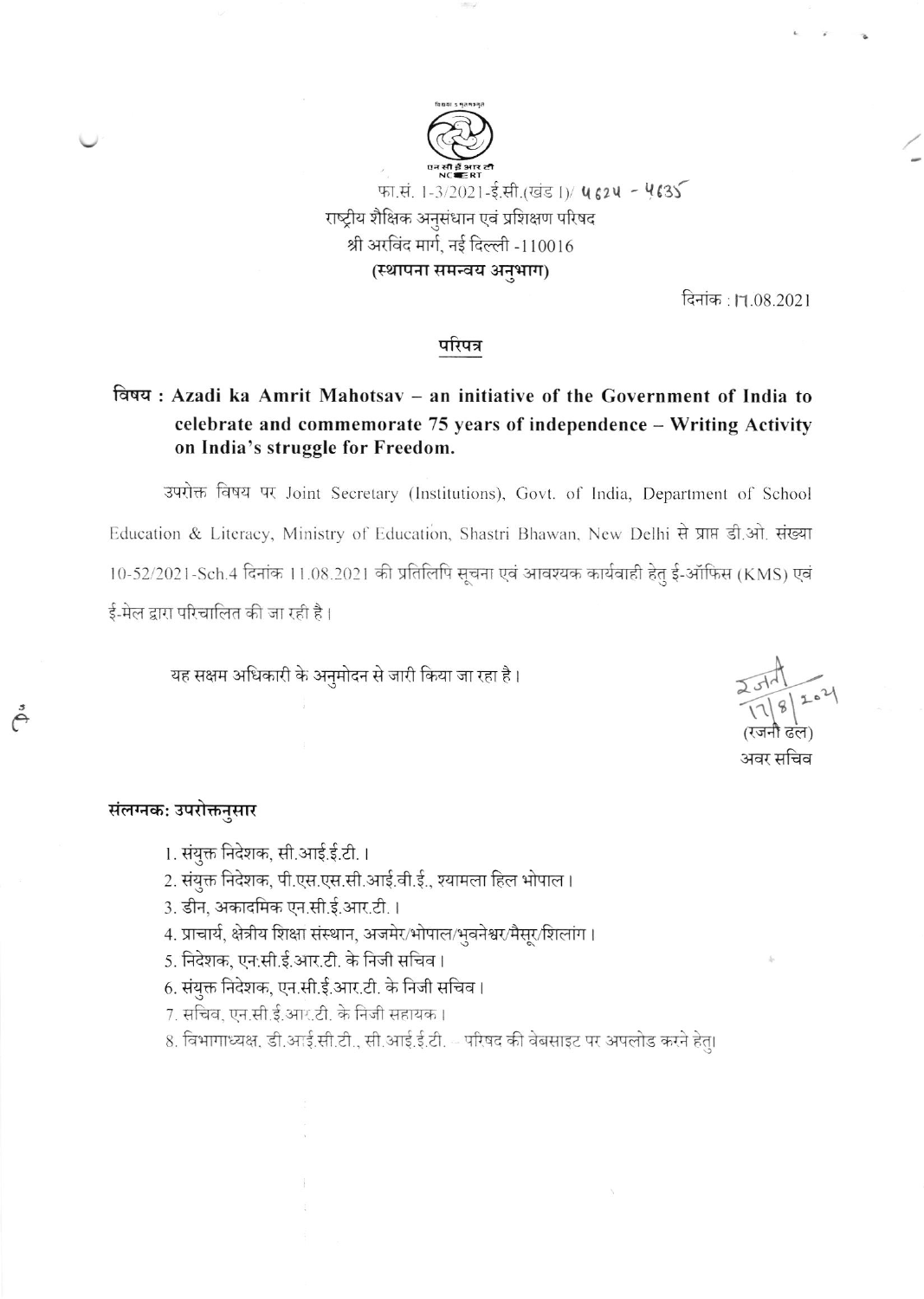## $\mathcal{C}$  $\frac{2}{\sqrt{2}}$  $\ddot{z}$ From: Sent: To: Cc: Attachments: Sir/ Madam, Arun Naithani < arunnaithani.edu@gov.in > Wednesday, August 11, 2021 6:51 PM secy\_se@ap.gov.in; secy.se.edn@gmail.com; secretaryeducationap@gmail.com; secretaryeducation@gmail.com; pretomsaikia@yahgo.com; chakrabk; ROBERT L. CHONGTHU; secy-edn bih; ps.edu.cg @gmail.com; H Rajesh Prasad; Secretary Education; Mr Sanjay Kumar; secedu-pri@gujarat.gov.in; acssehry@gmail.com; Mr RAJEEV SHARMA; ps.sed jk@gmail.com; schooledujk@gmail.com; hrdjharkhand@gmail.com; prsprim-edu@karnataka.gov.in; A SHAJAHAN; shajias@ gmail.com; Rashmi; psec.schedu@maharashtra.gov.in; acs.schedu@maharashtra.gov.in; trsingh13@yahoo.co.in; hmangsatabam@yahoo.co.in; dwahlang@yahoo.com; per\_09assistant@yahoo.com; secretarysedmiz@gmail.com; Mr MENUKHOL JOHN; menukhol@yahoo.com; secysme@gmail.com; Krishan Kumar; dgse@punjabeducation.gov.in; secy.schooleducation@raj asthan.gov.in; gpupadhyaya@ gmail.com; sikkimhrdd@gmail.com; schsec@tn.gov.in; Secretary Education; spossatripura@gmail.com; Saumya Gupta; ps.seced@gmail.com; secybasicedu@gmail.com; secyuk.edu@gmail.com; dgeduuk@ gmail.com; pssecretaryT6@gmail.com; rmsundaramias@gmail.com; wbssed@gmail.com; Anjali Sehrawat; dired.and dired.and; secyiptac2019@gmail.com; Arun Kumar Gupta; Secretary Education; shivkumarias@gmail.com; secretaryedn@gmail.com; Secretary Education,Govt. of Puducherry Pondicherry; Mr Anbarasu A; Mr Ashok Kumar IAS; pstocomsecutl@gmail.com Sridhar Srivastava; Manoj Ahuja; Nidhi Panday; kvs.commissioner@gmail.com; Vinayak Garg; commissionernvs@yahoo.com; cm@nios.ac.in; asr1964@gmail.com; Tribhuwan Singh Rautela; Kham Ngaih Lun; Abhishek Chaturvedi 5  $\lambda$ subject: : Azadi Ka Amrit <u>Mahotsav - an initiative of the Government of India to celebrate and</u> commemorate 75 years of independence- Writing Activity on India's struggle for Freedom. DO letter.pdf; Guidelines.pdf; DO letter dated 20.07.2021.pdf F \* r'4 \* director

 $\Theta^3$ 

I

N

 $n_{\alpha}$ 

I

)

lf

 $\vert$ <sub>o</sub>,

 $60'$ 

(Arun Naithani), Assistant Section Officer (School-4), Department of School Education & Literacy, Ministry of Education, Shastri Bhawan, New Delhi - 1 10001.

 $\mathbf{I}$ 

Kindly see the attachments.

With regards.

a

148121

 $U^*$   $\mathbb{R}$   $\rightarrow$ 

1

 $\bigwedge$ 

 $\overline{q}$ 

 $(8)^{2-1}$ 

 $G = \begin{pmatrix} \psi & \psi \\ \psi & \psi \end{pmatrix}$